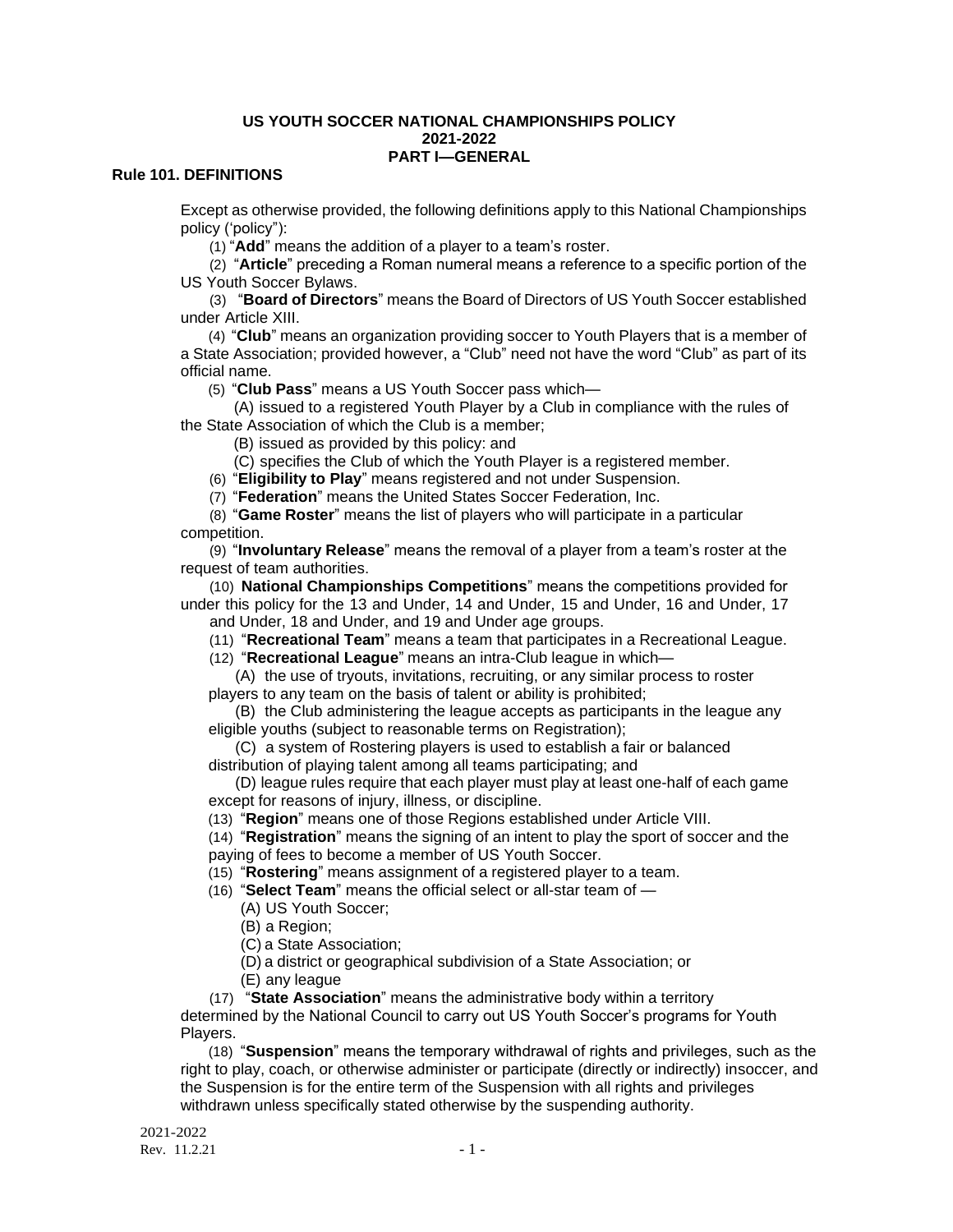(19) "**Team**" means a group of soccer players playing on the same side in soccer games.

(20) "**Team Roster**" means a list of registered players eligible to play for a Team.

(21) "**US Youth Soccer**" means the United States Youth Soccer Association, Inc.

(22) "**US Youth Soccer National Championship Leadership**" means the Director

of Competition and Event Operations, in addition to the Regional and National Championship Committee chairs

(23) "US Youth Soccer Director of Competition and Event Operations" means the individual overseeing the cups for US Youth Soccer.

(24) "**Voluntary Release**" means the removal of a player from a team's roster at the request of the player.

(25) "**Youth Player**" means an individual as defined by Article III of the US Youth Soccer Bylaws.

(26) The National Championship Series is a single competition conducted at the State, regional and national levels.

## **Rule 102. ESTABLISHMENT**

**Section 1.** US Youth Soccer establishes and shall organize annually National Championships Competitions in the 13 and Under, 14 and Under, 15 and Under, 16 and Under,17 and Under, 18 and Under, and 19 and Under age groups. This policy applies to those competitions.

 **Section 2.** There shall be individual, separately conducted National Championships Competitions for boys and girls in each of the age groups. The competition**s** shall be conducted at the State Association, regional, and national levels.

 **Section 3**. All teams participating in the National Championship Series must enter and participate in the competition at the State Association level.

## **Rule 103. TITLES**

**Section 1.** The title of the National Championships Competitions for each of the age groups shall be "US YOUTH SOCCER NATIONAL CHAMPIONSHIPS". The cup for each boys and girls age group shall be engraved annually with the name of the champion team of that age group.

**Section 2.** The cups are the property of US Youth Soccer and shall be competed for annually on dates and at sites determined by the US Youth Soccer National Championship Leadership as approved by the Chief Executive Officer, and/or designee.

**Section 3.** National Championships Competitions at the State Association and regional levels shall include in their title the name US Youth Soccer National Championships as follows:

(1) for State Association competitions: "US YOUTH SOCCER [insert State Association name] CHAMPIONSHIPS" or "US YOUTH SOCCER [insert State Association name] STATE CUP".

(2) for regional competitions: "US Youth Soccer [directional] [or] [insert Region name] REGION CHAMPIONSHIPS".

(3) The US Youth Soccer National Championships Series logo is required on all event merchandise and graphics at the State Associations' competitions, regional competitions and national competition. The logo can be used as part of event artwork or as a stand-alone logo.

## **Rule 104. AWARDS TO TEAMS AND PLAYERS**

**Section 1.** The champion Team for each boys and girls age group at the national level each year will be presented with the cup for that age group.

**Section 2.** Each champion and second place Team referred to in section 1 of this rule will receive,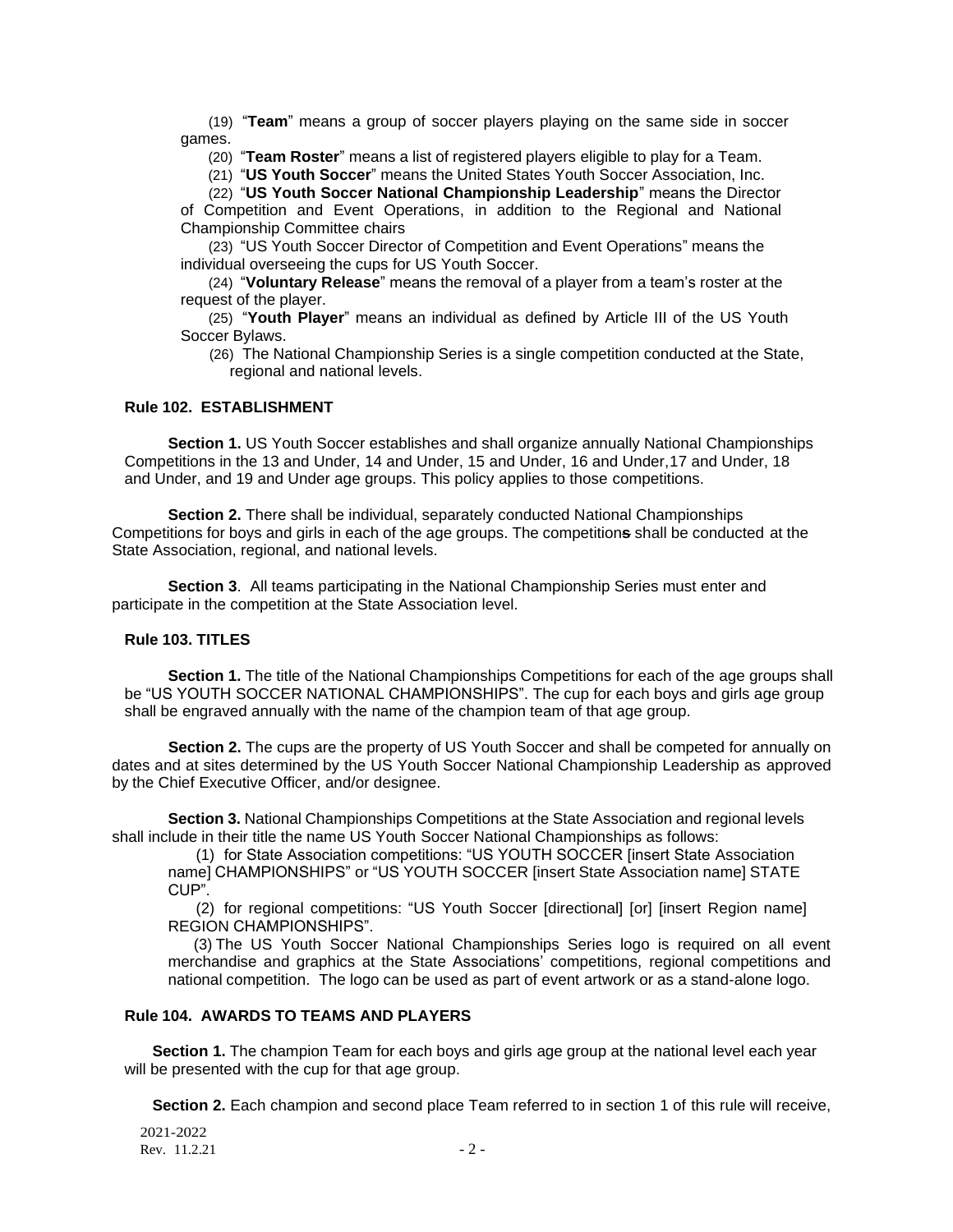at the national level, a National Champion Plaque which will remain in its keeping permanently.

**Section 3.** The players and coaches of each of the two (2) Teams that are first and second place Teams competing in the National Championships at the national level in each of the boys and girls age groups shall be awarded individual medals.

**Section 4.** The players and coaches of each of the two (2) Teams that are first and second place in the National Championships Competitions at the Region level in each of the boys and girls age groups shall be awarded medals as determined by the US Youth Soccer National Championship Leadership.

**Section 5.** The players and coaches of each champion Team of each boys and girls age group at the State Association level of competition shall receive an embroidered patch.

## **Rule 105. ADMINISTRATION**

**Section 1.** (a) The entire administration of these competitions is vested in the US Youth Soccer National Championship Leadership and the Chief Executive Officer, and/or designee.

(b) Any matters not provided for in this policy shall be decided by the US Youth Soccer National Championship Leadership, and all decisions are final.

**Section 2.** There shall be a National Championships Committee appointed as provided by the US Youth Soccer bylaws. The Committee, under the direction of the US Youth Soccer Chief Executive Officer, and/or designee, is responsible for the entire administration of the Championships competitions.

**Section 3.** The US Youth Soccer Chief Executive Officer, and/or designee, with input from the Director of Competition and Event Operations, may appoint a Regional Championships Committee for the Region. The Committee is responsible for deciding all administrative matters related to the Championships competitions at the regional level.

**Section 4.** (a) The US Youth Soccer National Championship Leadership shall determine each year the dates for deadline for entry in the National Championships Competitions, the entry fee for these competitions, and the date and sites of the succeeding year's regional and national level Championships Competitions. All State Associations will be advised, in writing, of that date not later than January 1<sup>st</sup> of each year and not less than 365 days prior to the deadline for entry.

(b) Not later than the deadline for entry, each State Association wishing to enter these competitions shall submit to the US Youth Soccer national office, the following:

(1) a non-refundable fee in the amount set by the US Youth Soccer National Championship Leadership for each competition.

(2) an entry form indicating the State Association's intention to compete.

#### **Rule 106. PRECEDENCE OF GAMES**

National Championships Competitions games shall take precedence over all other youth games.

### **Rule 107. NOTICES**

All notices and other communications required to be given under this policy shall be in writing and shall be addressed to the Director of Competition and Event Operations.

#### **PART II—ORGANIZATION OF THE COMPETITIONS Subpart A—Levels of Competitions Rules Rule 201. STATE, REGIONAL, AND NATIONAL LEVELS**

Each National Championship competition shall be conducted at the following levels:

(1) The first level of competitions for all boys and girls age groups is at the State Association level.

2021-2022 Rev.  $11.2.21$  - 3 -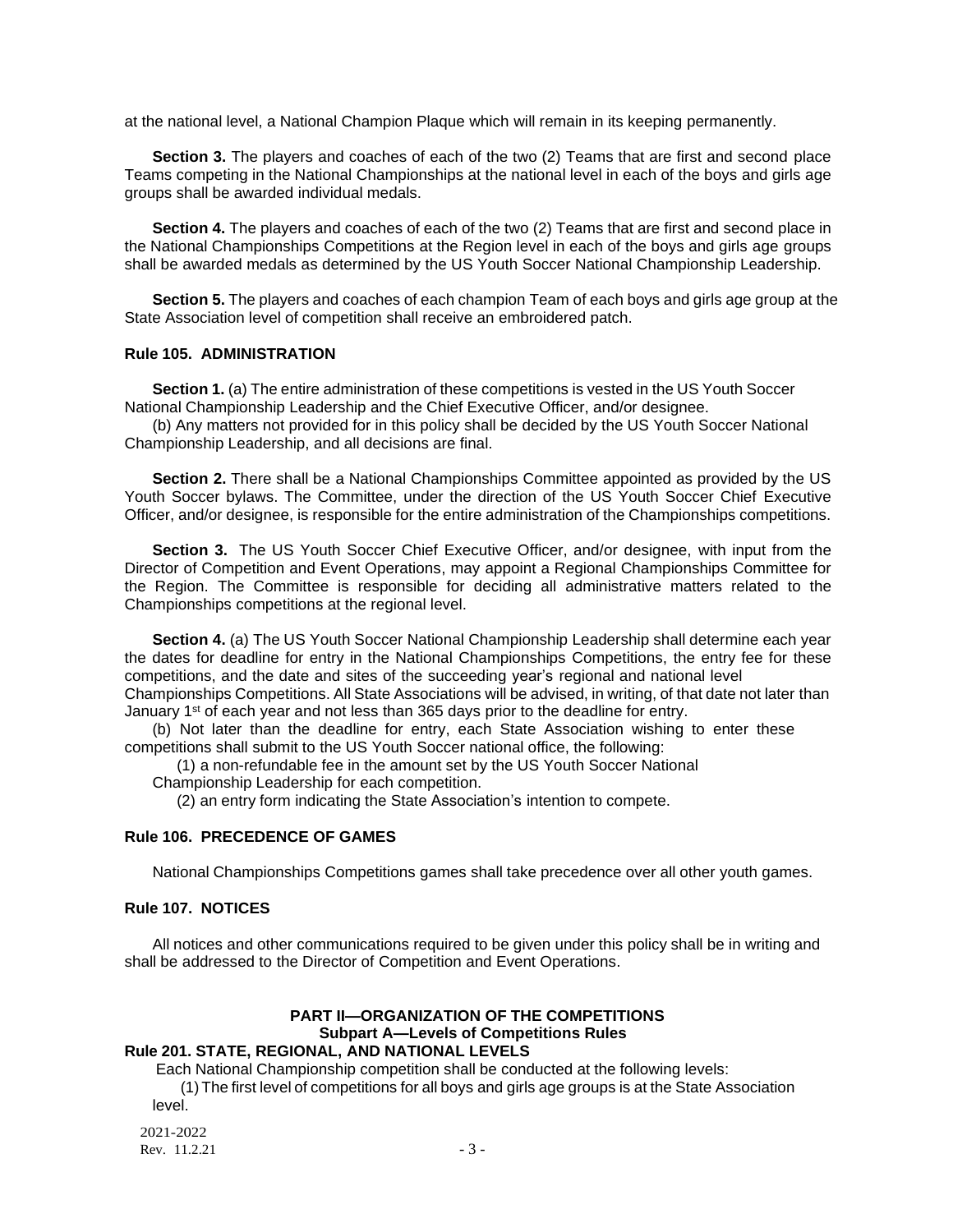(2) The second level of competitions for all boys and girls age groups is at the regional level.

(3) The third level of competitions for all boys and girls age groups is at the national level.

## **Rule 202. STATE ASSOCIATION LEVEL COMPETITION**

**Section 1.** (a) Each State Association shall determine—

(1) which age groups, and whether boys or girls, or both, that it will conduct State Association level competitions for; and

(2) the Teams that represent it for each boys and girls age group at the National Championships Competitions for the Region of which the State Association is a member.

(b) The format for the competitions at the State Association level to determine Teams representing the State Association shall be a tournament format established by the State Association. League competition may not be considered a tournament format.

**Section 2.** Prior to the competitions at the State Association level, the schedule and plans for determining the State Association representatives shall be submitted for approval to the Regional Championships Committee of that State Association's Region.

# **Rule 203. REGIONAL LEVEL COMPETITION**

**Section 1.** Each of the Regions shall conduct National Championships Competitions. The competitions at the regional level shall determine the Teams that represent the competition for each of the boys and girls age groups at the national level of the National Championships Competitions.

**Section 2.** The format for the competition to determine the Teams as provided by section 1 of this rule shall be that format established by the US Youth Soccer National Championship Leadership.

**Section 3.** US Youth Soccer Member State Associations and other interested entities may bid to host the National Championships competitions. In the event that other interested entities bid, the applicable Member State Association(s) will be notified. The relationship between the interested parties and the Member State Association(s) will be evaluated when considering all bids to host. The regional level of competition must take place within the applicable region.

## **Rule 204. NATIONAL LEVEL COMPETITION**

At a minimum, the Teams representing each of the Regions in each of the boys and girls age groups shall compete in the National Championships Competitions to determine the champion Team for each of those boys and girls age groups. The format for the competition to determine the champion Teams shall be that format established by the US Youth Soccer National Championship Leadership.

## **Subpart B—Teams and Players**

# **Rule 221. TEAM ELIGIBILITY**

**Section 1.** The National Championships Competitions shall be open to any Team whose players are registered with US Youth Soccer through a State Association if the Team is in compliance with all of the following requirements:

> (1) The Team must be comprised of properly registered and rostered Youth Players (as defined by US Youth Soccer).

> (2) The Team must be in good standing with its State Association and must be in compliance with, and has not violated, any of the bylaws and policies of US Youth Soccer.

> (3) The Team must be entered in the competition of the State Association in which at least50 percent of its players are registered.

> (4) The Team must compete in at least a 4-Team approved league during the current seasonal year in its State Association, US Youth Soccer National League or National League

2021-2022 Rev.  $11.2.21$  - 4 -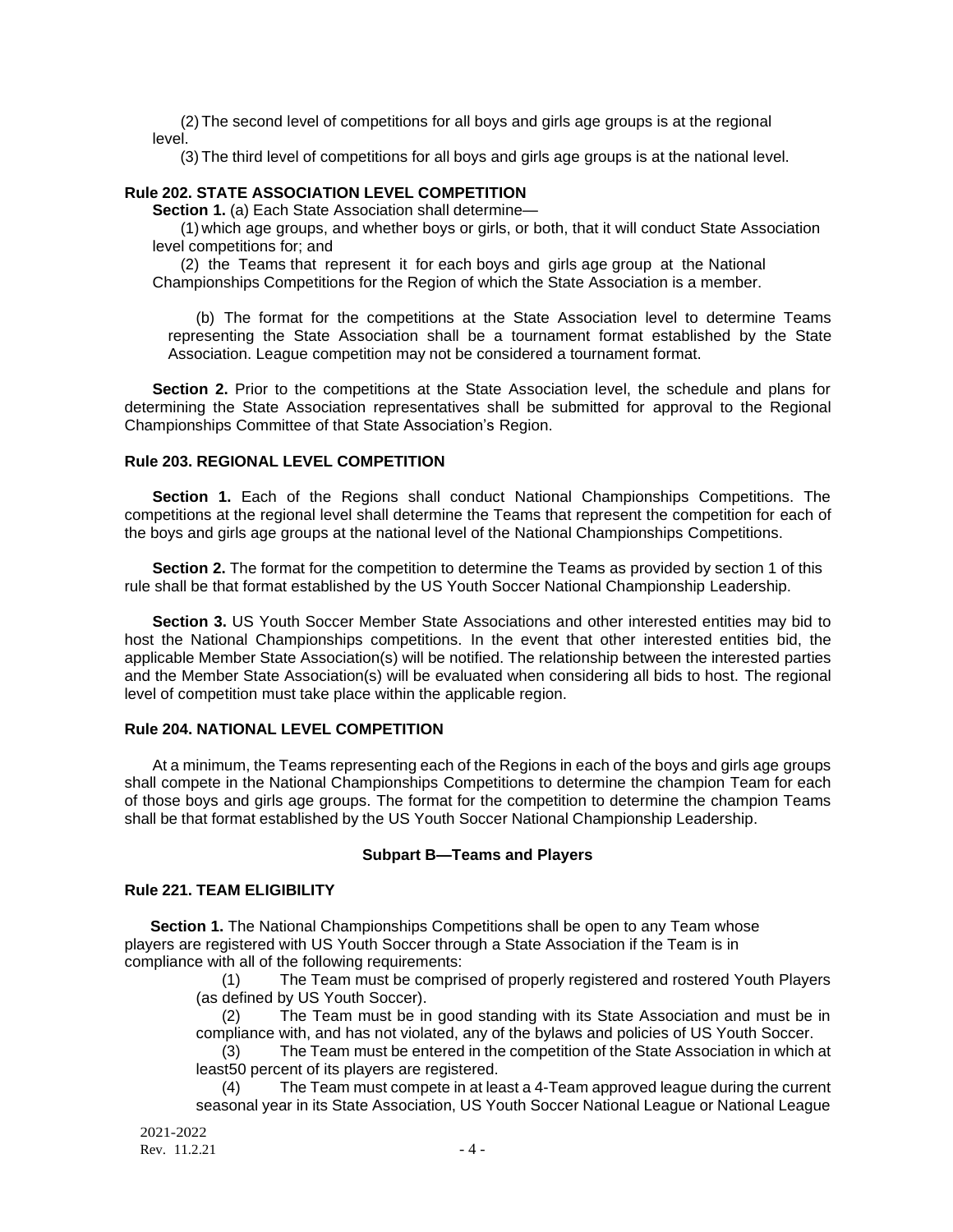Conferences, or with its State Association's permission in another State Association, except for the 19 and Under age group for boys and girls. The league competition must consist of a minimum of one game against each of 3 different Teams participating in the league. Whether participation in any amateur league shall qualify a youth Team for Championship competition under this policy shall be determined by each State Association.

(5) A Team must demonstrate continuity of rosters between the league and every level ofthe National Championships Competitions by maintaining a minimum 11 players common to the roster of the Team at every level of the competitions.

**Section 2.** (a) (1) A Club may issue a Club Pass to any Youth Player who is a registered Youth Player of the Club before the Team to which such Youth Player is to be rostered for the regional level of the National Championships Competitions submit its roster for its competition at the regional level (Rule 221, Section 6 (2)) or for the National level of the National Championships Competitions submits its roster for its competition at the National level (Rule 221, Section 6 (3)).

(2) Only at the State Association level of the National Championships Competitions (but not at the regional and national levels of the competitions)—

(A) a Team may roster any player not having a Club Pass of that Team's Club if a written request, stating the reason why this action has been requested, has been made to and approved by the State Association on a form provided by it; and

(B) at the time a Team's National Championships Series beginning roster for competitions at the State Association level is determined under this rule, the Team may not have more than 5 rostered youth who were previously rostered during the current seasonal year with a Club other than the Club of which the Team is a member, the Rostering of such Youth players with such Club shall be made in compliance with the rules of the State Association of which the Club is a member. Transfer, for the purpose of this policy, means player movement from one club to another club, prior to providing the National Championship Series roster at the State Association level.

(3) A State Association is not required to consider as a rostered player a player on a school Team when the State Association administers school programs.

- (A) In addition to the application of the Club Pass provisions of the policy, a Team participatingin the National Championships Competitions may release involuntarily a player from its roster if theplayer has violated bylaws, policies, or requirements of the Federation, US Youth Soccer, the State Association, or the member of the State Association through whom the player is registered.
- (B) A Team may have on its Team Roster only players of the following age groups for the seasonal year in which the Team is participating in the National Championships:

(1) For Teams competing in the 13 and Under, 14 and Under, and 15 and Under age groups, each player on the Team must be (A) of the age of the age group competition in which the Team is participating in that seasonal year, or (B) of the age in either of the next 2 younger age groups of that age group competition in which the Team is participating in that seasonal year.

(2) For the Teams competing in the 16 and Under, 17 and Under, 18 and Under, and 19 and Under age groups, each player on the Team must be (A) of the age of the age group competition in which the Team is participating in that seasonal year, or (B) of the age of any younger age group, through the 14 and Under age group, of that age group competition in which the Team is participating in that seasonal year.

**Section 3.** Every Team in the National Championships Competitions shall have a Team Roster, a National Championships roster determined under this rule based on the players on the team's roster, and a Game Roster for every match or competition.

(1) Team Roster

A Team Roster shall have a minimum of 9 registered players on its roster at all times.

(2) National Championships Roster

A Team shall have a National Championships roster based on its Team Roster at the State Association level of the National Championships Competitions, approved by the State Association where the Team resides. The Team Roster may have up to 22 Youth Players on the roster at all levels of the competitions.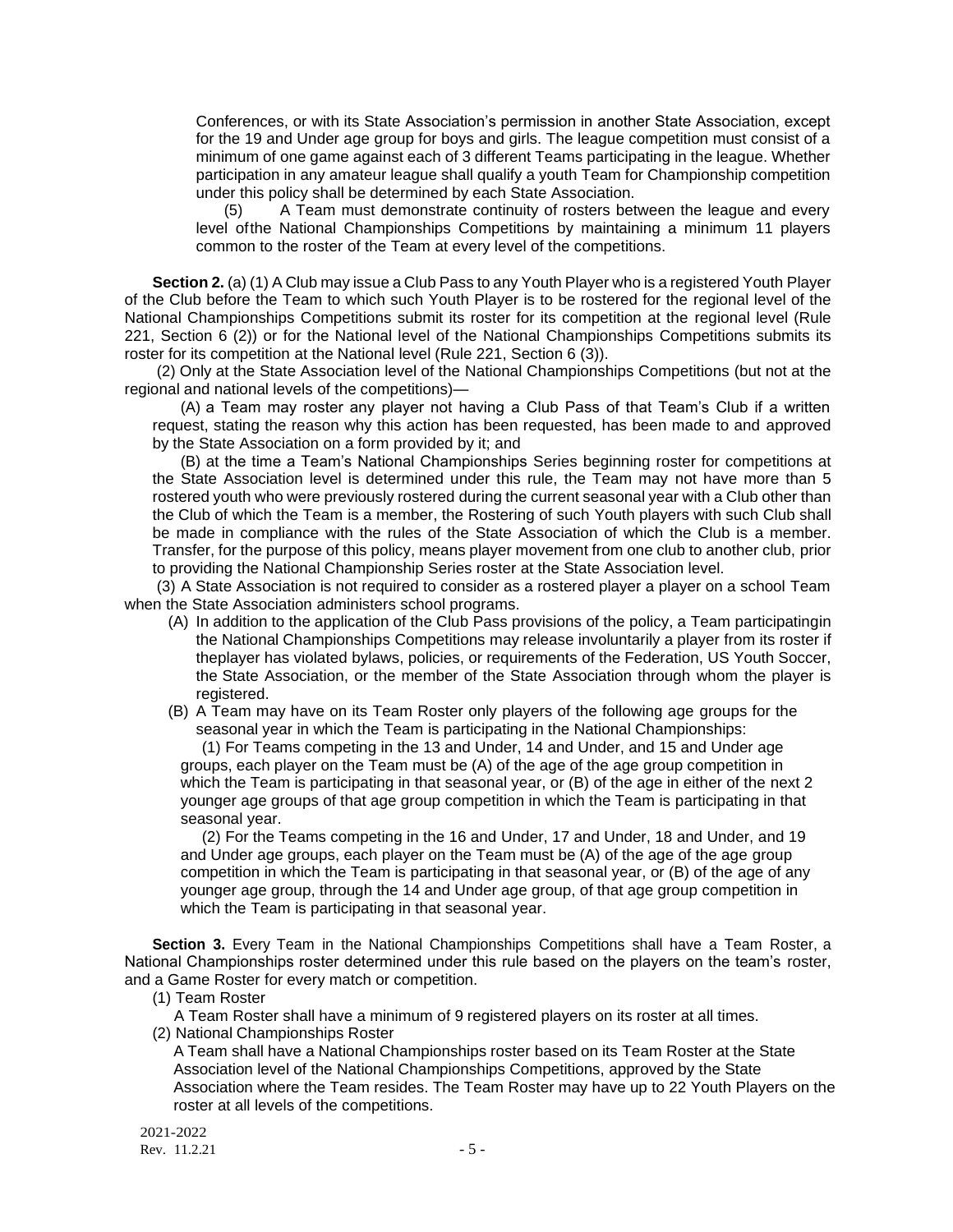(3) Game Roster

The Game Roster shall be prepared by the Team and submitted to the competition authority at a time set by the State Association for State Cup play, by the Region for Regional Cup play, and not later than 60 minutes prior to each scheduled game in National Championships play at the national level. The Game Roster shall have a maximum of 18 players and a minimum of 7 players. Every player listed on the game roster must be included on the Team's National Championships roster to be eligible to participate with the Team in the National Championships Competitions.

**Section 4.** A Team shall forfeit each game of the Team in which—

- (1) an unregistered player was with the Team at the game in a uniform; or
- (2) a player was improperly entered on the team's roster.

(3) the Team no longer has a recognized Team official as required by Rule 241, sections 1 and 2, on the Team bench.

**Section 5.** It shall be the responsibility of the appropriate official designated by each entering State Association to certify the eligibility of competing Teams and to provide the Teams with a copyof this policy.

**Section 6.** The Team must provide its National Championships roster for National Championships Competitions as follows:

- (1) at the State Association level, prior to the Team's first National Championship game at the State Association level or no earlier than 14 days prior to the beginning of that Team's competition at the State level;
- (2) at the regional level, at the time of the Team's Registration for the Team's age group competition at that level that shall be determined by the Region which shall be no later than 7 days prior to the beginning of the Team's competition at the regional level; and
- (3) at the national level, at the time of the Team's Registration for the Team's age group competition at that level that shall be determined by the National Championships Committee which shall be no later than 7 days prior to the beginning of that Team's competition at the national level.

**Section 7.** (a) At the regional and national levels of the National Championships Competitions, a Team of a Club may have on its National Championship roster an eligible player of that Club who was not on the Team's National Championships roster at the prior level of the Team's National Championships competition.

(b) A player may be rostered to only one Team's National Championships roster at each level of the National Championships Competitions during the seasonal year.

**Section 8.** A Team may compete in only one age group of the National Championships Competitions during the seasonal year.

# **Rule 222. FORFEITS FOR FAILURE TO COMPETE**

**Section 1.** Any Team or State Association intending to forfeit at the national level must give notice of its intention to forfeit in writing to the Director of Competition and Event Operations within the deadline set by the US Youth Soccer National Championship Leadership. The notice shall include the reason for the forfeit.

**Section 2.** Forfeits and failure to compete at the national level by a Team or State Association shall be a matter of review by the Board of Directors that shall have the authority to take action against the Team or State Association that the Board considers appropriate.

**Section 3.** Any Team or State Association failing to give notice of intention to forfeit may, at the discretion of the Board of Directors, have additional penalties imposed on it.

**Section 4.** Any Team or State Association intending to forfeit regional games must give notice in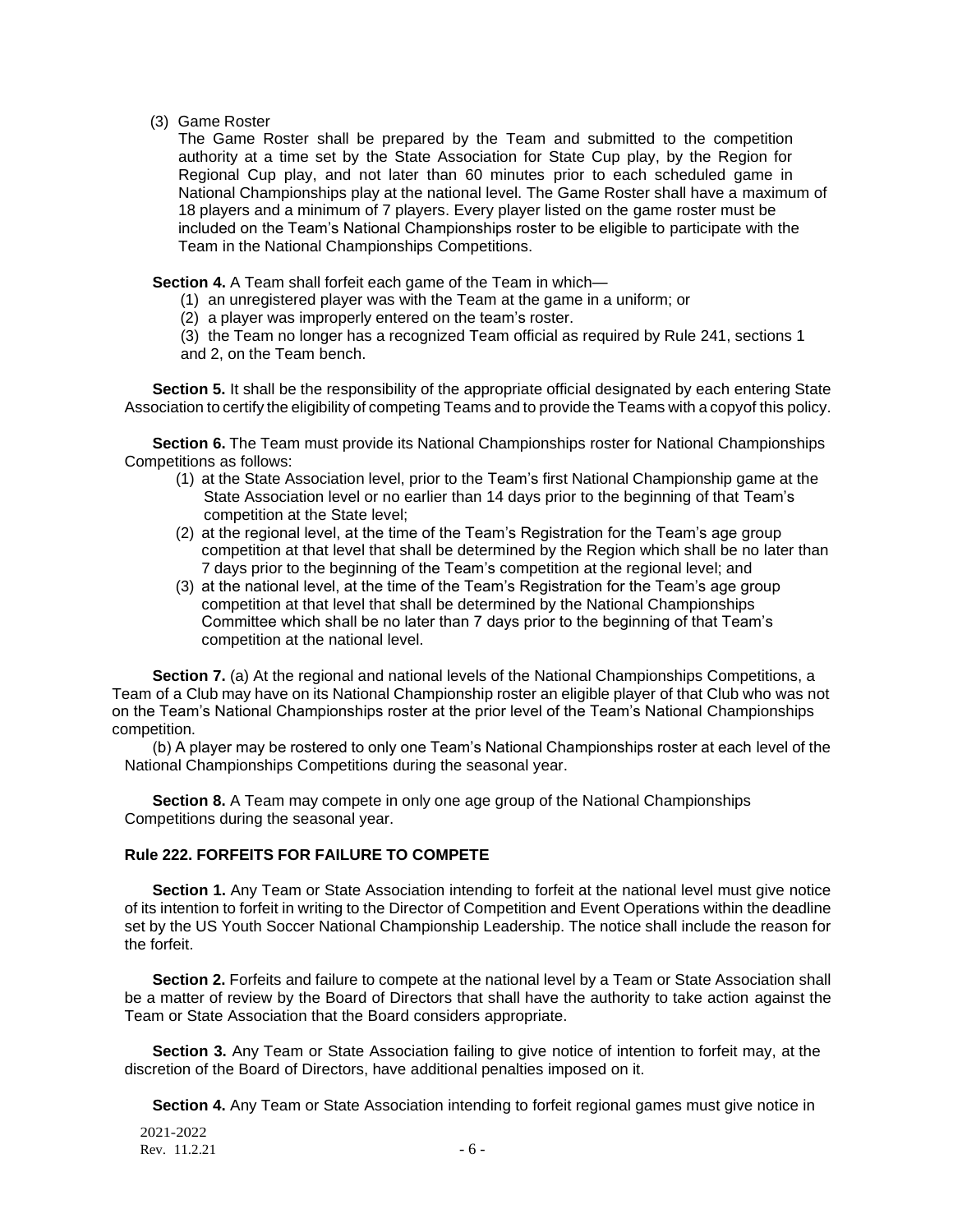writing to its Regional Championships Program Manager in accordance with the Region's policies and procedures.

**Section 5.** Forfeits and failures to compete in games at the regional level by a Team or State Association shall be dealt with in accordance with the Region's policies and procedures.

**Section 6.** Match Manipulation at the National Championships Series competitions at all levels. Teams failing to compete in the spirit of the competition or are involved in the manipulation of a game result are subject to forfeiture and disqualification from all levels of the competition.

(1) if failing to compete is observed and confirmed, the competition authority representative will give notice to the offending Team or Teams.

(2) if corrective action is not taken, the Team or Teams will be subject to disqualification.

#### **Rule 223. FORFEITS GENERALLY**

At the discretion of the US Youth Soccer National Championship Leadership, any Team proven guilty of violating this policy or of any other requirement of US Youth Soccer shall be subject to sanctions including, but not limited to, forfeiture of all games and the preceding competition and fines and Suspensions.

## **Rule 224. PLAYER ELIGIBILITY**

**Section 1.** A player must be properly registered and rostered in accordance with the rules of US Youth Soccer and the State Association.

**Section 2.** A youth player may only play for one Club in the National Championship Series. A youth player may be on the National Championships roster of only one Team within that Club at each level of the National Championships Competitions during any seasonal year; provided, however, that a Youth Player who was rostered to a Team of that Club at a National Championship competition level that has been eliminated and does not advance to any level of the competition and who has been issued a Club Pass of that Club in accordance with this policy may be rostered to another Team of that Club at the next level of the National Championship competitions. Subject to the foregoing, and subject to the provisions of Rule 221, Section 1 (5), at each level of the National Championships Competitions, a Team may add to its National Championship roster for that level as many registered Youth Players holding Club Passes of that Club of which a Team is a member as the Team or its Club determines so long as the roster does not exceed 22 players. A Team may not change the Club of which it is a member at any time after the commencement ofthe National Championship competitions and in any event only in compliance with the rules of theState Association of which the Club is a member.

**Section 3.** A player who has been suspended may play after the player's term of Suspension has expired.

**Section 4.** The first National Championships roster of a Team to which the player is rostered is the only Team with which the player may participate in at each level of the National Championships Competitions for a seasonal year.

#### **Rule 225. TEAM AND PLAYER BREACHES OF RULES**

**Section 1.** It is the responsibility of the National Championships Committee to investigate a properly protested violation immediately following its receipt. Failure to cooperate with that investigation shall result in disciplinary action up to and including Suspension.

**Section 2.** Any Team found guilty of using an ineligible player is not eligible to compete further in the National Championships Competitions in the current seasonal year. Any coach, manager, or official found guilty of knowingly using an ineligible player is not eligible to compete further in the National Championships Competitions in the current and subsequent seasonal year. A player found guilty of

2021-2022 Rev.  $11.2.21$  - 7 -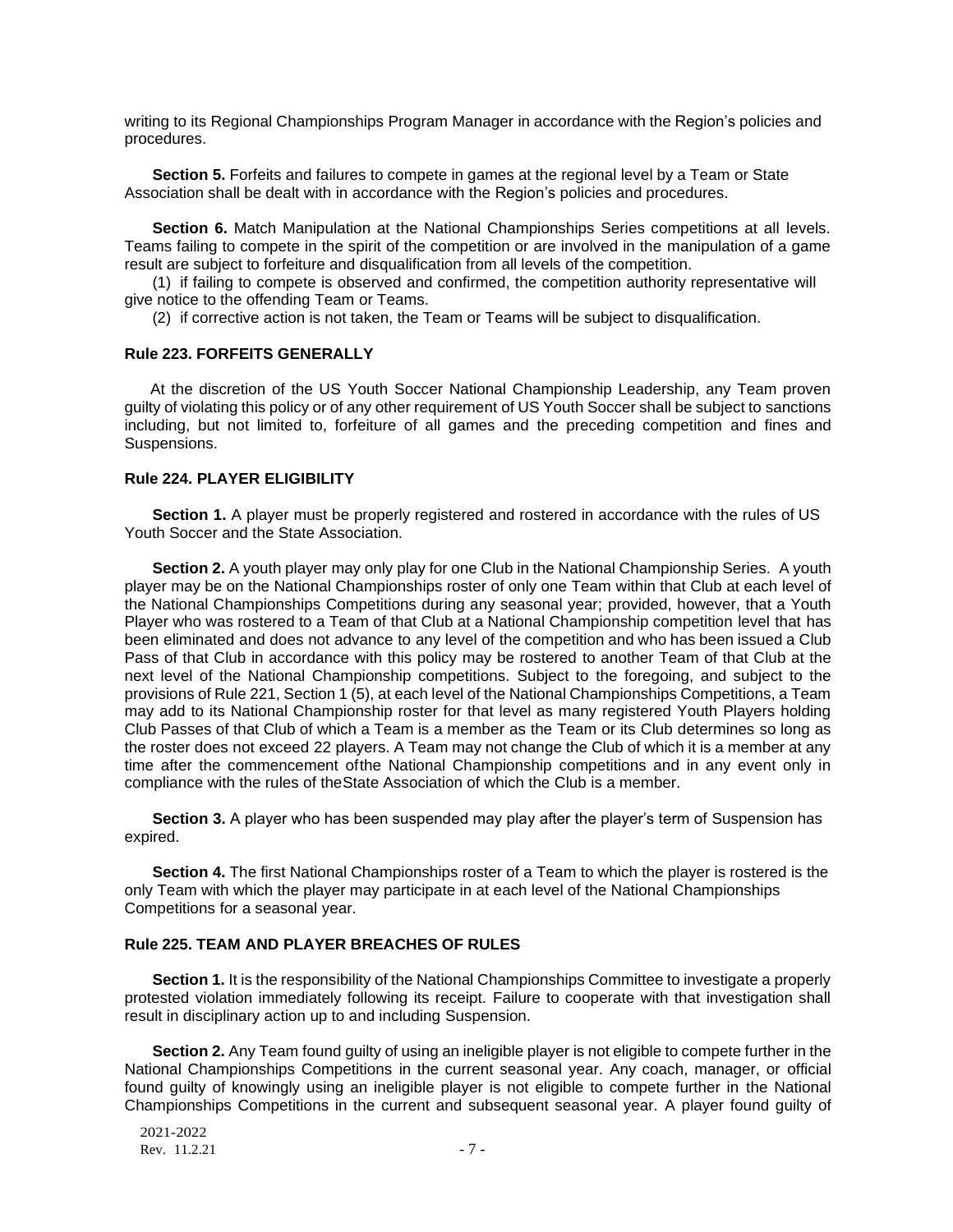submitting falsified birth information is prohibited from competing further in National Championships Competitions in the current and subsequent seasonal year.

**Section 3.** A player who is sent-off from any game within the National Championship Series is prohibited from participating in the next immediately following National Championship Series game played by the player's Team. This encompasses any stage, including the State Association, regional and national levels within a season, or from a season ending game to a season starting game. A player may receive more than a one-game Suspension.

**Section 4.** Coaches and other Team officials shall be subject to all rules pertaining to misconduct contained in this policy, including cautions, ejections, and standard Suspensions. Any other individuals who may be reasonably construed as being associated with a Team, such as relatives and spectators, are also subject to the jurisdiction and authority of US Youth Soccer. Any coach or Team official shall be held responsible for the actions of any individual at any game that, in the opinion of the referee, is a supporter of that Team.

## **Rule 226. PROTESTS AND APPEALS**

**Section 1.** All questions relating to the qualifications of competitors, to interpretation of eligibilityand/or the rules, or any dispute or protest concerning the National Championships Competitions, shall be referred to the National Championships Committee regarding games at the national level,or to the Regional Championships Committee regarding games at the regional level.

**Section 2.** (a) To be valid and eligible for consideration, each protest —

(1) must be orally lodged by a Team official listed on the Team Roster involved in the game

with the referee and with the opposing coach at the game site before entering the field of play or leaving the game site, except as provided in subsection (b) of this section; and

(2) must be filed with the appropriate committee within 2 hours after the completion of the game being protested, accompanied by—

(A) a fee in an amount determined by the US Youth Soccer National Championship Leadership;

(B) 5 written copies of the protest, which must include full particulars of the grounds on which the protest is lodged; and

(C) 5 written copies of any information to be presented by witnesses.

(b) Any protest relating to the grounds, goal posts, bars, or other appurtenances of the game shall be entertained only if a written objection has been lodged with the referee and the opposing coach prior to the start of the game.

(c) The Chairman of the committee with which the protest is properly lodged shall immediately upon receipt of the protest notify the Team against which the protest is made and shall send a copy of the protest and all particulars to that Team, which will then have the right to defend its case, with or without witnesses.

**Section 3.** (a) An appeal of a decision regarding a protest may be appealed as provided by US Youth Soccer Article XVII. Any such appeal must be filed within 2 hours of receiving the decision—

(1) if a decision of the State Cup Championships Committee, with the Chairman of that Committee who shall immediately notify the Chairman of the National Championships Committee; or

(2) if a decision of the Regional Championships Committee, with the Chairman of that Committee who shall immediately notify the Chairman of the National Championships Committee; or

(3) if a decision of the National Championships Committee, with the Chairman of that Committee who shall immediately notify the Director of Competition and Event Operations.

(b) Each appeal filed under subsection (a) of this section must be accompanied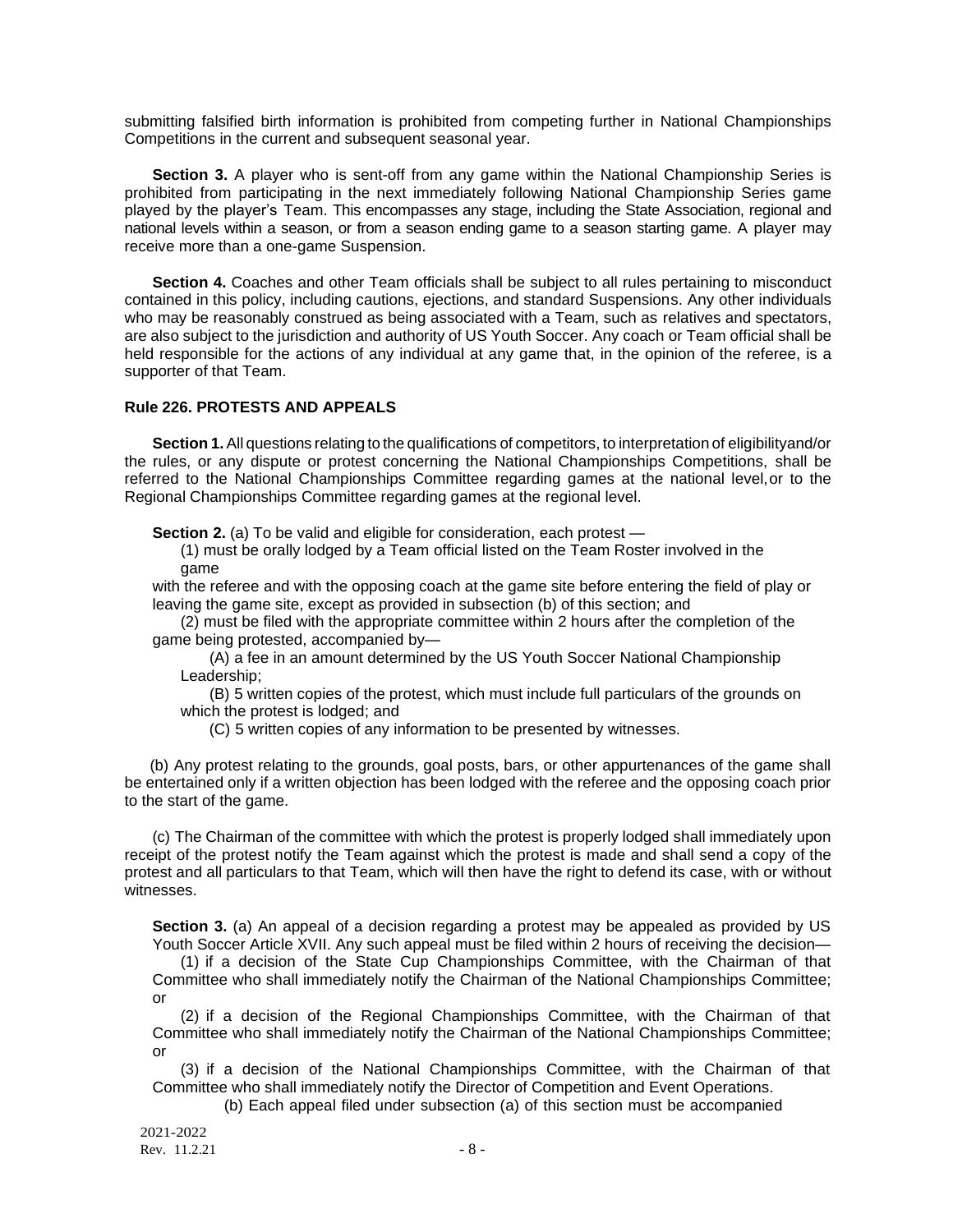by—

(1) a fee in an amount determined by the US Youth Soccer National Championship Leadership; and

(2) 5 written copies of the appeal.

**Section 4.** Any party to a protest or appeal shall be accorded the right to be assisted in the presentation of the party's case at the protest or appeal proceeding.

**Section 5.** A plea of ignorance to the rules and regulations of the National Championships Competitions is not sufficient grounds for a protest or appeal. Violators may expect appropriate action by US Youth Soccer.

**Section 6.** In National Championships Competitions at the State Association level, decisions made on protests and appeals by the state protest and appeal authority are binding and allow thatcompetition to proceed.

**Section 7.** Match Manipulation: An appeal of the decision regarding Match Manipulation may be appealed as provided by US Youth Soccer Article XVII (3). Any such appeal is subject:

1. If the state or Regional Championships Committee determines that a Team is guilty of Match Manipulation, the Chairman of the committee shall immediately notify the Chairmanof the Nationals Championships committee; or

2. If the National Championships Committee determines that a Team is guilty of Match Manipulation, the Chairman of the committee shall immediately notify the Director of Competition and Event Operations.

### **Subpart C—Game Play**

### **Rule 241. PASSES, ROSTERS, AND UNIFORMS**

**Section 1.** At the State Association, regional, and national levels of National Championships Competitions, each player and Team official listed on a Team's National Championships roster must carry the current seasonal year US Youth Soccer member pass. The member pass issued to a player shall be a pass identifying the Club by name or other appropriate means of identification. The US Youth Soccer member pass must be laminated and carry a current photograph of the player or Team official, as the case may be, and be signed by the appropriate official of the State Association.

**Section 2.** Each player at the State Association, regional, and national levels of the National Championships Competitions must be listed on the US Youth Soccer National Championships roster for the player's Team for that level. All information listed on the roster must be verified by the appropriate official of the State Association and signed by that official for each level of the National Championships Competitions.

**Section 3.** (a) The Team's National Championships roster and the US Youth Soccer member passes must be available at the game site at all times. The roster shall include the number of each player's jersey.

(b) Each player shall have a number on the player's jersey. The number shall be affixed to the back of the jersey and shall be clearly visible. Each player on a Team must wear a number different from the number of every other player on the Team. Numbered jerseys for goalkeepers are optional.

(c) At the national level of the National Championships Competitions, each player shall have on his or her shorts the US Youth Soccer patch provided each player.

(d) Goalkeepers must wear colors that distinguish them from other players and game officials.

2021-2022 Rev.  $11.2.21$  - 9 -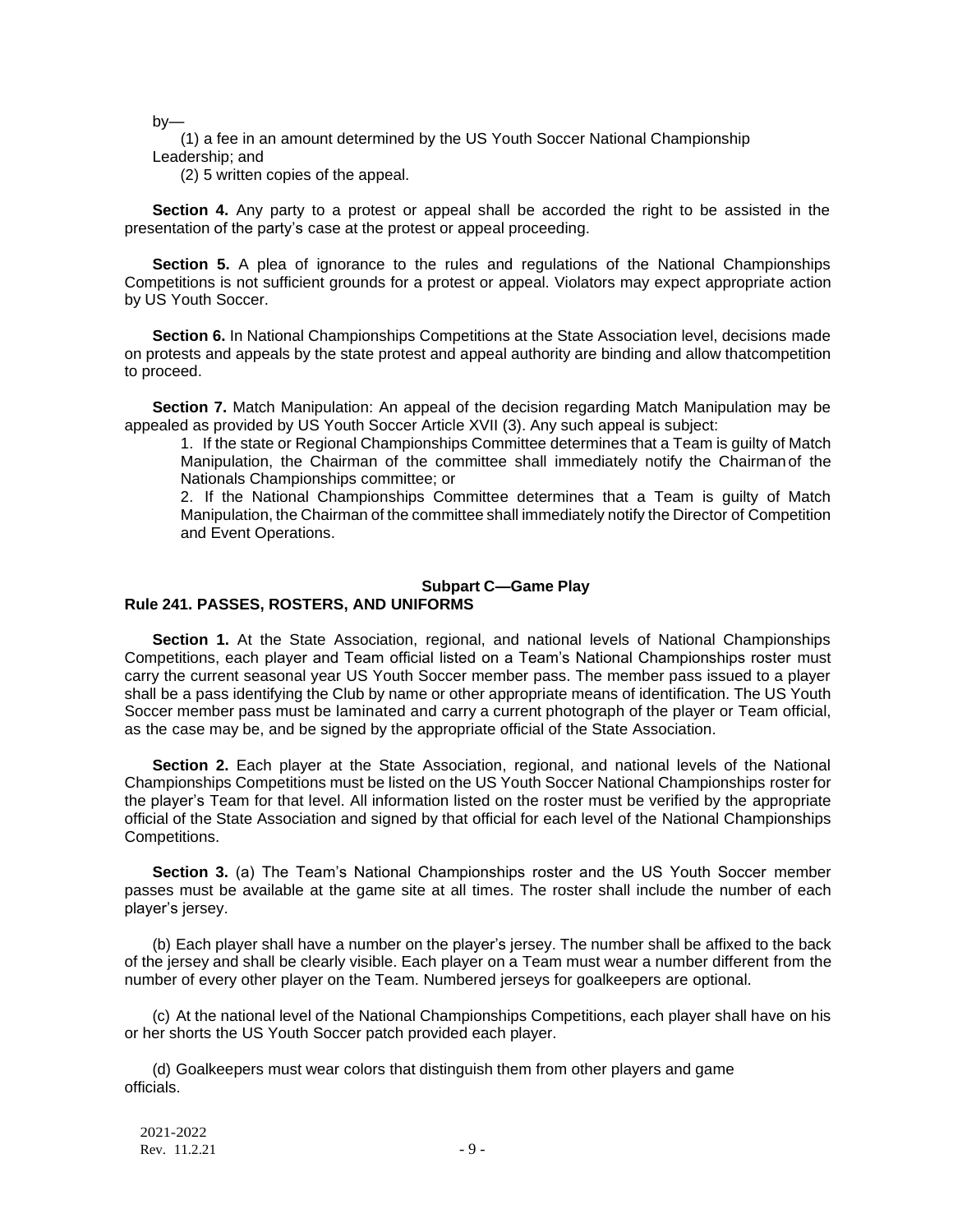(e) At every level of the National Championships Competitions, each player, Team and Team official may only have on his/her/their apparel the name, logo, or other identifying mark of US Youth Soccer or a member directly or indirectly of US Youth Soccer.

(1) A name, logo, or other identifying mark of any youth soccer organization other than US Youth Soccer or its member must be removed, replaced, or covered before a player, Team or Team official may enter or remain at a field complex where the National Championships competition is being held.

(2) After an initial warning pursuant to  $(e)(1)$  above, the name, logo, or other identifying mark of any youth soccer organization other than US Youth Soccer or its member must be removed before the player, Team or Team official may enter or continue in the competition.

# **Rule 242. PLAYING RULES**

**Section 1.** The playing rules of the National Championships Competitions shall conform to the FIFA "Laws of the Game" except as provided by this rule.

**Section 2.** (a) Except as otherwise provided in this section, the length of games, overtime play periods, ball size, ball circumference, and ball weight for each age group shall be as follows:

| Age Group Game Length |                             | Overtime Play   | Size | Circumference | Weight     |
|-----------------------|-----------------------------|-----------------|------|---------------|------------|
|                       | 19 and Under Two 45' halves | Two 15' periods | #5   | 27-28 in.     | 14-16 ozs. |
|                       | 18 and Under Two 45' halves | Two 15' periods | #5   | 27-28 in.     | 14-16 ozs. |
|                       | 17 and Under Two 45' halves | Two 15' periods | #5   | 27-28 in.     | 14-16 ozs. |
|                       | 16 and Under Two 40' halves | Two 15' periods | #5   | 27-28 in.     | 14-16 ozs. |
|                       | 15 and Under Two 40' halves | Two 15' periods | #5   | 27-28 in.     | 14-16 ozs. |
|                       | 14 and Under Two 35' halves | Two 10' periods | #5   | 27-28 in.     | 14-16 ozs. |
|                       | 13 and Under Two 35" halves | Two 10" periods | #5   | 27-28 in.     | 14-16 ozs. |

(b)(1) In competitions at the State Association and regional levels, tie games at the end of regulation playing time will stand except for each quarterfinal (if applicable), semi-final and final game in each age group.

(2) In competitions at the national level, tie games at the end of regulation playing time will stand except for each semi-final and final game in each age group.

(c) If a game is tied at the end of regulation play and overtime periods are to be played to determine a winner, 2 complete overtime periods as provided in subsection (a) of this section will be played after the end of regulation play. If the game is still tied after the end of the 2 overtime periods, FIFA "Kicks from the Penalty Mark" rules will apply in order to determine the winner.

**Section 3.** At all National Championships Competitions-

(1) for the 13 and Under and 14 and Under age groups, unlimited substitutions shall be allowed; and

(2) for all other age groups, a maximum of 7 substitutions for each Team shall be allowed in each game during each half of play and during overtime play. After leaving the game during a half of play, the substituted player may not re-enter the game during the same half of play. After leaving the game during overtime play, the substituted player may not re-enter the game.

(3) If a player is suspected of suffering a head injury they may be substituted for evaluation without the substitutions counting against the Teams total number of allowed substitutions during each half or overtime period. If the player with the suspected head injury has received clearance from the events' Health Care Professional, the player may re-enter at any stoppage of play. The evaluated player must replace the original substitute and will not count as a substitution. The temporary substituted player may re-enter the game as a regular substitution. A Team may only make a temporary substitution if they have a substitution available. Should the temporary substitute receive a red card, that player will be removed from the game and the team will play a player down. If the player being evaluated is cleared after the red card, they would be eligible to return to play as provided by the substitution rules based on the age group.